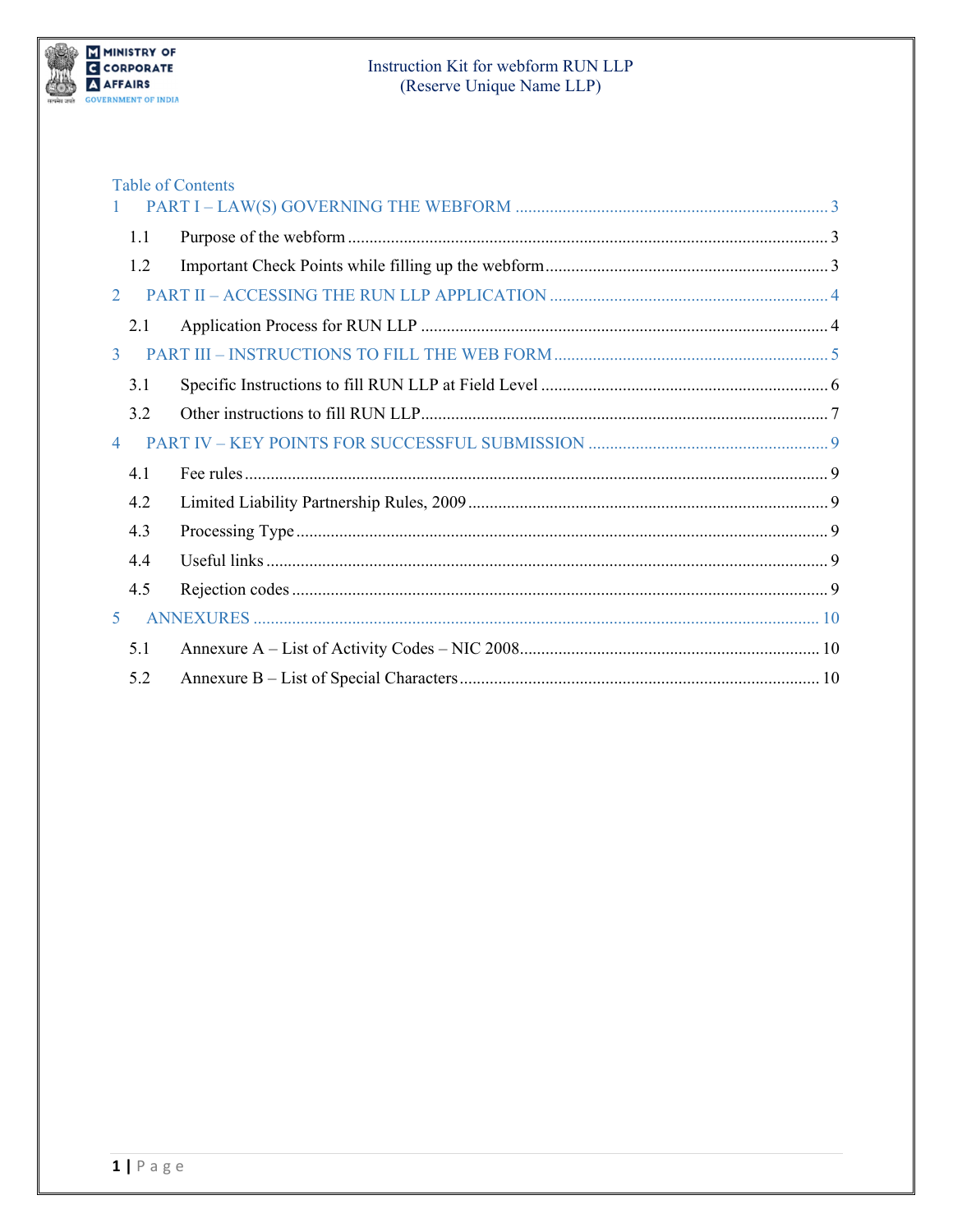

## **ABOUT THIS DOCUMENT**

This Instruction Kit is designed as a step by step guide to assist the user in filling up the web form. This document provides references to law(s) governing the web form, guidelines to access the application, instructions to fill the web form at field level and important check points while filling up the web form along with other instructions to fill the web form.

## *User is advised to refer to the respective instruction kit for filing of web form.*

This document is divided into following sections:



 **Part I – [Law\(s\) governing the webform](#page-2-0)**





 **Part III – Instructions to fill the web form**



 **Part IV – Key [points for successful submission](#page-8-0)**

*Click on any section link to refer to the particular section.*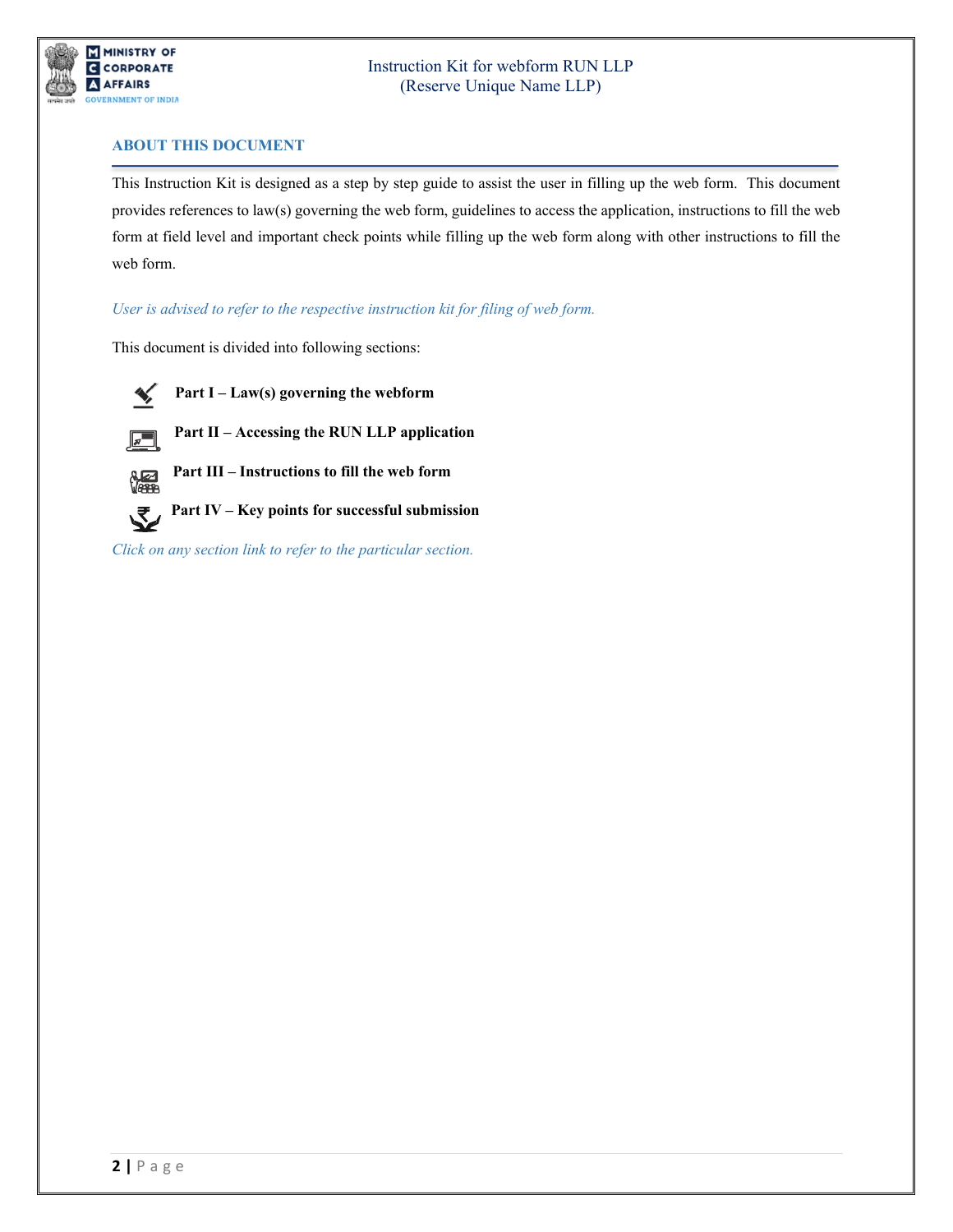

# **1 PART I – LAW(S) GOVERNING THE WEBFORM**

<span id="page-2-0"></span>Pursuant to Section **[16](https://www.mca.gov.in/content/mca/global/en/acts-rules/ebooks/acts.html?act=MzU1NTM=#reservation-of-name)** of The Limited Liability Partnership Act, 2008 read with Rule **[18](https://www.mca.gov.in/content/mca/global/en/acts-rules/ebooks/rules.html)** of Limited Liability Partnership Rules, 2009.

## <span id="page-2-1"></span>1.1 **Purpose of the webform**

The RUN LLP form is a facility for web based application of name reservation. When an applicant has to get a name reserved for any new LLP to be incorporated or for conversion of a firm/ private company/ unlisted public company into LLP, the applicant needs to apply for reservation of name by filing the RUN LLP application. Once the name is approved, the applicant can apply for incorporation of the LLP before expiry of the validity of approved name i.e., 3 months from the date of approval.

An existing LLP can also get a name reserved and change its name before expiry of the validity of approved name i.e., 3 months from the date of approval.

There after the name shall expire unless it has been taken up by the applicant/ LLP (that is by filing of the requisite forms like LLP Incorporation (FiLLiP) or Notice for change of name (LLP Form No. 5).

### <span id="page-2-2"></span>1.2 **Important Check Points while filling up the webform**

- *Please read instructions and guidelines carefully before filling online application forms.*
- *Please attach the required mandatory supporting documents in the specified format only.*
- *Please note that in case the purpose selected for the application is 'Change of name of existing LLP', then, LLPIN (valid and approved) shall be registered in MCA database.*
- *Please note that in case the purpose selected for the application is 'Conversion of private company/unlisted public company into LLP', then the CIN (valid and approved) shall be registered in MCA database.*
- *Please note that in case of resubmission, application of RUN LLP shall be available in the application history of the user and T+15 days (where T is the date of marking the application as 'Resubmission Required') should not have elapsed.*
- *If the space within any of the fields is not sufficient to provide all the information, then additional details can be provided as an optional attachment to the webform.*
- *Please check for any alerts that are generated using the "Notifications and alerts" function under the 'My Workspace' page in the FO user dashboard on the MCA website.*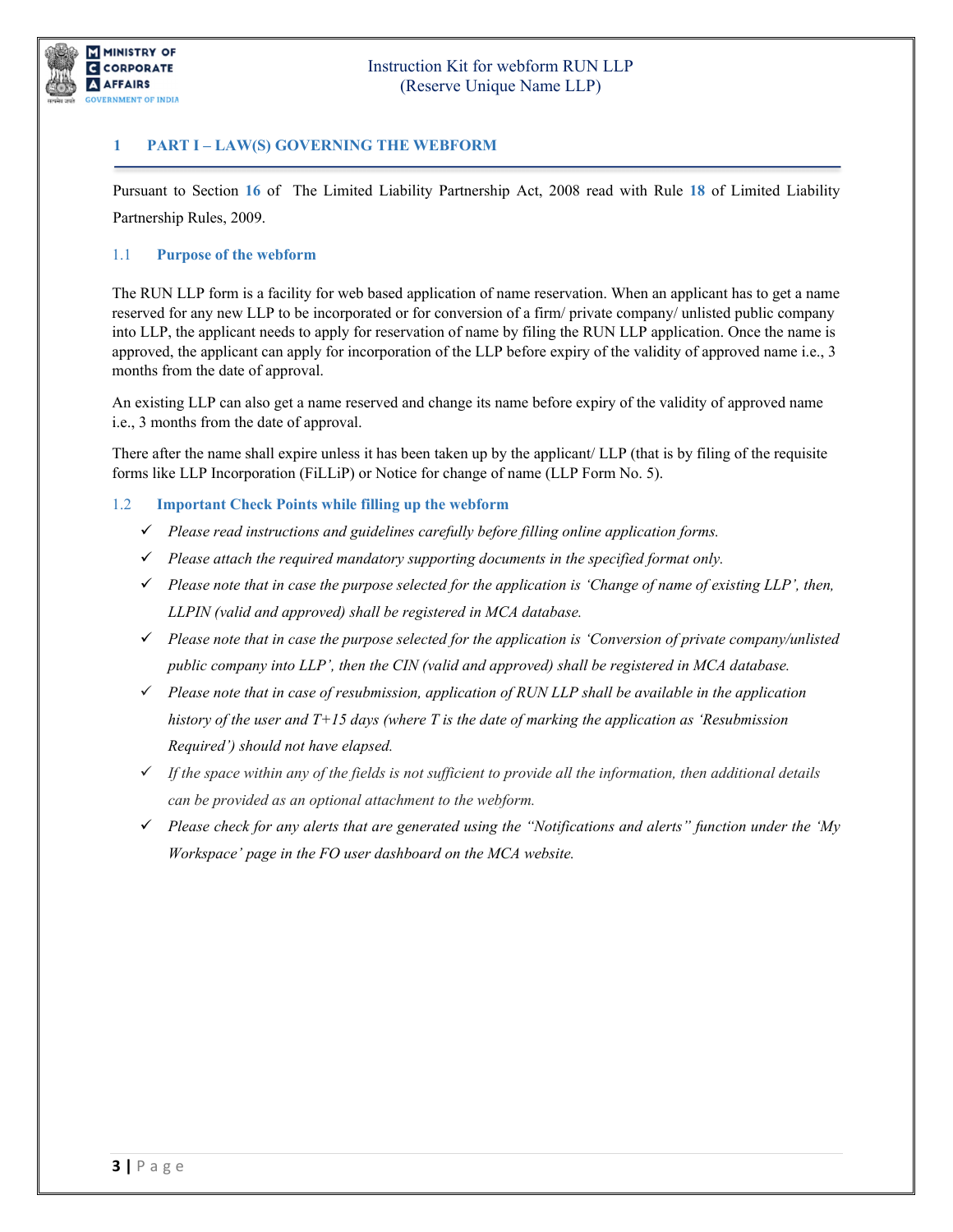MINISTRY OF **G** CORPORATE **A** AFFAIRS **OVERNMENT OF INDIA** 

# Instruction Kit for webform RUN LLP (Reserve Unique Name LLP)

## <span id="page-3-0"></span>**2 PART II – ACCESSING THE RUN LLP APPLICATION**

#### <span id="page-3-1"></span>2.1 **Application Process for RUN LLP**

#### 2.1.1 Initial Submission

#### **2.1.1.1 Option 1**

**STEP 1:** Access MCA homepage

**STEP 2:** Login to MCA portal with valid credentials<sup>[1](#page-3-2)</sup>

**STEP 3:** Select "MCA services" and further select "LLP Services"

**STEP 4:** Access "RUN LLP"

**STEP 5:** Fill up the application

**STEP 6:** Search CIN/LLPIN using the search option (optional)<sup>[2](#page-3-3)</sup>

**STEP 7:** Perform Auto Check

**STEP 8:** Save the webform as a draft (optional)<sup>[3](#page-3-4)</sup>

**STEP 9:** Submit the webform

**STEP 10:** SRN is generated upon submission of webform (The SRN can be used by the user for any future correspondence with MCA)

**STEP 11:** Pay Fees (In case the user does not complete the payment within 7 days of SRN generation, the SRN will be cancelled

**STEP 12:** Acknowledgement email is generated

**STEP 13:** Once the form is processed an approval/rejection letter is sent to the registered Email ID of the user

### **2.1.1.2 Option 2**

**STEP 1:** Access MCA homepage

**STEP 2:** Access RUN LLP through search bar on MCA homepage (website search)[4](#page-3-5)

**STEP 3:** Login to MCA portal with valid credentials

**STEP 4:** Fill up the application

**STEP 5:** Search CIN/LLPIN using the search option (optional)<sup>2</sup>

**STEP 6: Perform Auto Check** 

**STEP 7:** Save the webform as a draft (optional)<sup>3</sup>

**STEP 8:** Submit the webform

**STEP 9:** SRN is generated post submission of webform (The SRN can be used by the user for any future correspondence with MCA)

**STEP 10: Pay Fees (In case the user does not complete the payment within 7 days of SRN generation, the** SRN will be cancelled

**STEP 11:** Acknowledgement email is generated

**STEP 12:** Once the form is processed an approval/rejection letter is sent to the registered Email ID of the user

<span id="page-3-2"></span>**<sup>1</sup>** In case Option 1 is selected, the user will have an option to either login immediately after accessing the MCA homepage, or login after selecting "Reserve Unique Name LLP" in case the user is not already logged in.

<span id="page-3-3"></span><sup>&</sup>lt;sup>2</sup> In case value selected in field 'Purpose of filing' is 'Conversion of Private Company/ Unlisted Public Company into LLP' or 'Change of name of existing LLP' a search option will be provided to the user on the page allowing the user to search for the CIN or LLPIN respectively on the basis the name of the Company / LLP. <sup>3</sup> The option to save the webform as a draft shall be enabled once the user enters "Proposed name of the LLP"

<span id="page-3-5"></span><span id="page-3-4"></span>**<sup>4</sup>** In case Option 2 is selected, the user will have an option to either login immediately after accessing the MCA homepage or login after performing the website search.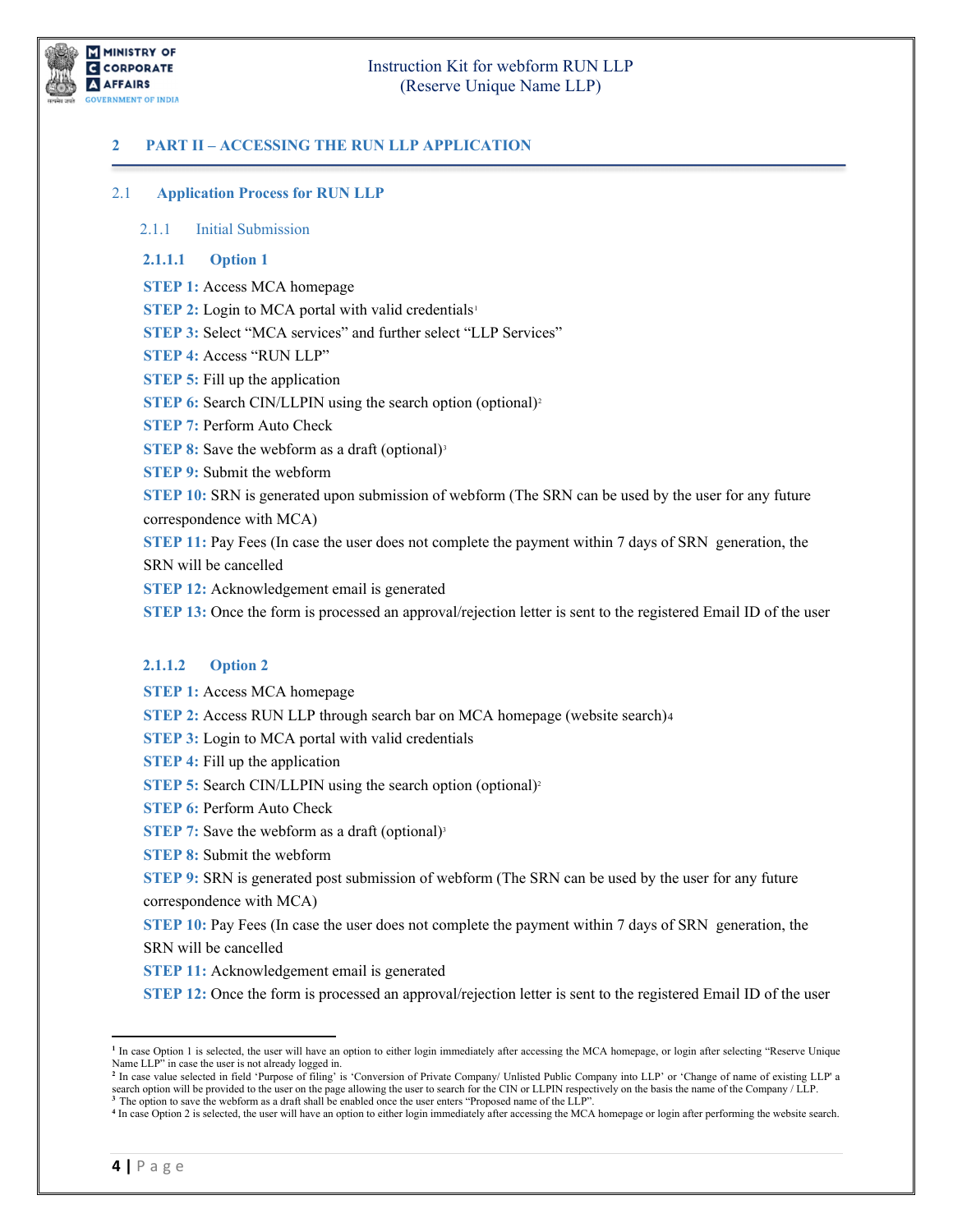

### 2.1.2 Resubmission

#### **2.1.2.1 Option 1**

- **STEP 1:** Access MCA homepage
- **STEP 2:** Login to MCA portal with valid credentials
- **STEP 3:** Access application history through user dashboard
- **STEP 4:** Select RUN LLP application with status as 'Resubmission required'
- **STEP 5:** Fill up the application
- **STEP 6:** Search CIN/LLPIN using the search option (optional)<sup>2</sup>
- **STEP 7:** Perform Auto Check
- **STEP 8:** Save the webform as a draft (optional)<sup>3</sup>
- **STEP 9:** Submit the webform
- **STEP 10:** Acknowledgement email is generated
- **STEP 11:** Once the form is processed an approval/rejection letter is sent to the registered Email ID of the user

### **2.1.2.2 Option 2**

- **STEP 1:** Click on the link provided in the notification email sent (received for resubmission)
- **STEP 2:** Login to MCA portal with valid credentials
- **STEP 3:** Fill up the application
- **STEP 4: Search CIN/LLPIN using the search option (optional)<sup>2</sup>**
- **STEP 5:** Perform Auto Check
- **STEP 6:** Save the webform as a draft (optional)<sup>3</sup>
- **STEP 7:** Submit the webform
- **STEP 8:** Acknowledgement email is generated
- **STEP** 9: Once the form is processed an approval/rejection letter is sent to the registered Email ID of the user

### <span id="page-4-0"></span>**3 PART III – INSTRUCTIONS TO FILL THE WEB FORM**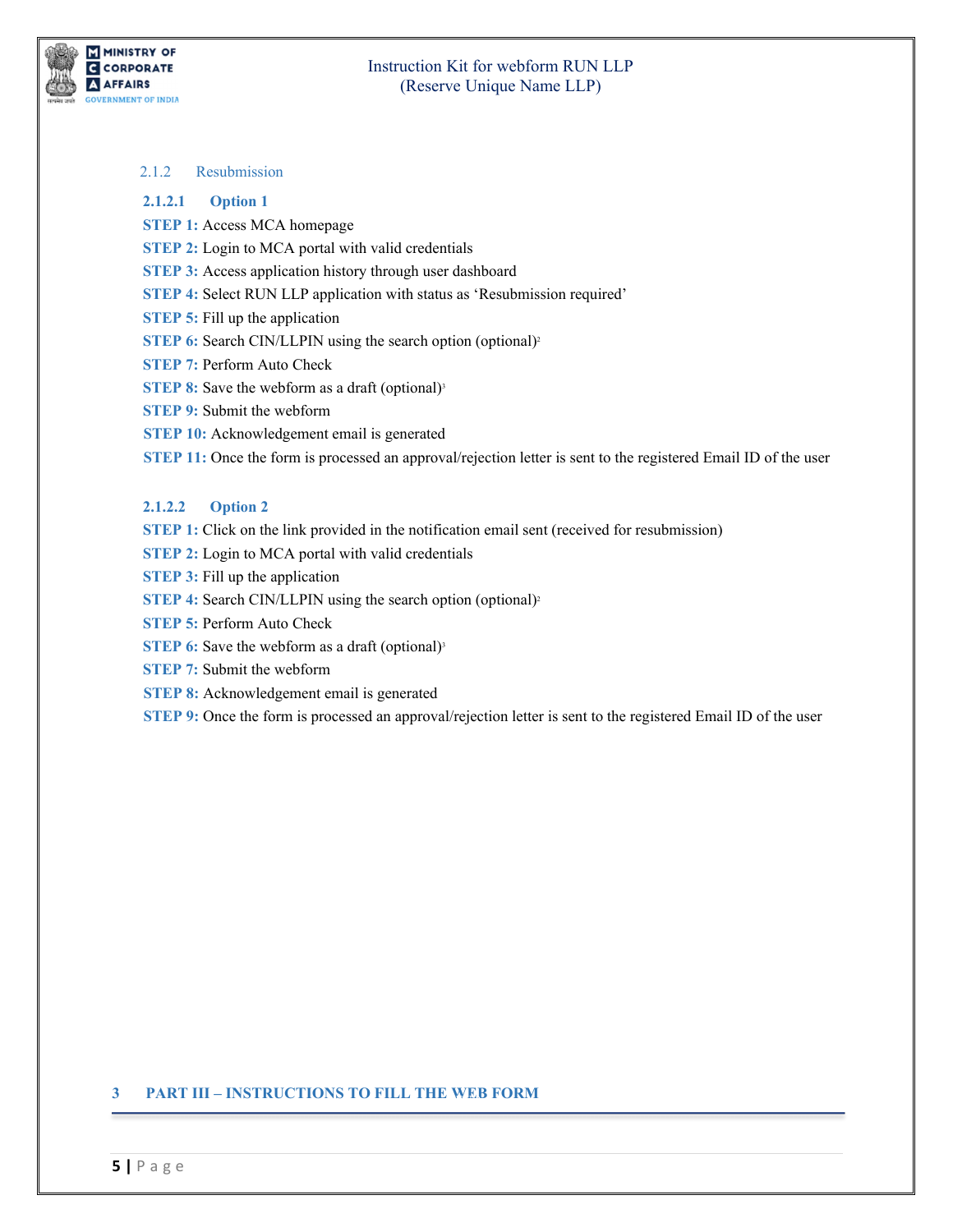

# <span id="page-5-0"></span>3.1 **Specific Instructions to fill RUN LLP at Field Level**

*Instructions to fill 'RUN LLP' are tabulated below at field level. Only important fields that require detailed instructions are explained. Self-explanatory fields are not explained.*

| Field No.    | <b>Field Name</b>                                              | <b>Instructions</b>                                                                                                                                                                                                                                                                                                                                                                                                                                                                                                                             |
|--------------|----------------------------------------------------------------|-------------------------------------------------------------------------------------------------------------------------------------------------------------------------------------------------------------------------------------------------------------------------------------------------------------------------------------------------------------------------------------------------------------------------------------------------------------------------------------------------------------------------------------------------|
| $\mathbf{1}$ | Purpose of filing                                              | Select the relevant purpose of filing the webform.<br>i.<br>ii.<br>In case the application is required to be resubmitted, then<br>the user will not be allowed to edit this field.                                                                                                                                                                                                                                                                                                                                                              |
| 2(a)         | <b>CIN</b>                                                     | This field shall be enabled and displayed in case option 3<br>i.<br>i.e. "Conversion of private company/unlisted public<br>company into LLP" is selected in field no. 1 i.e. "Purpose<br>of filing".<br>Enter a valid and active CIN.<br>ii.<br>The field to enter the CIN shall be pre-filled and uneditable<br>iii.<br>in case of resubmission of application.                                                                                                                                                                                |
| 2(b)         | <b>LLPIN</b>                                                   | This field shall be enabled and displayed in case option 4<br>$\mathbf{i}$ .<br>i.e. "Change of name of existing LLP" is selected in field<br>no. 1 i.e. "Purpose of filing".<br>Enter a valid and active LLPIN.<br>ii.<br>iii.<br>The field to enter the LLPIN shall be pre-filled and<br>uneditable in case of resubmission of application.                                                                                                                                                                                                   |
|              | Search and select industry sub-class<br>(NIC Codes)            | $\mathbf{i}$ .<br>This field shall not be enabled in case option 4 i.e. "Change<br>of name of existing LLP" is selected in field no. 1 i.e.<br>"Purpose of filing".<br>The user shall have an option to search and select<br>ii.<br>maximum three five-digit NIC Codes from the search<br>window provided.<br>The user shall have an option to search the NIC codes on<br>iii.<br>the basis of both NIC code and NIC code description.<br>The user shall be prompted to select one NIC code as the<br>iv.<br>primary Industrial Classification. |
| 3(a)         | Main NIC Code (sub-class) of<br>industrial activity of the LLP | $\mathbf{i}$ .<br>This field shall be prefilled as per the NIC code selected<br>through field i.e. "Search and select industry sub-class<br>(NIC Codes)" separated by commas. Refer 'Annexure A'<br>for the NIC 2008 list.<br>This field shall not be enabled in case option 4 i.e. "Change<br>ii.<br>of name of existing LLP" is selected in field no. 1 i.e.<br>"Purpose of filing".                                                                                                                                                          |
| 3(b)         | Description of the main sub-class                              | This field shall be pre-filled based as per the corresponding<br>i.<br>description of the five-digit NIC code selected in field<br>number $3(a)$ .<br>This field shall not be enabled in case option 4 i.e. "Change<br>ii.<br>of name of existing LLP" is selected in field no. 1 i.e.<br>"Purpose of filing".                                                                                                                                                                                                                                  |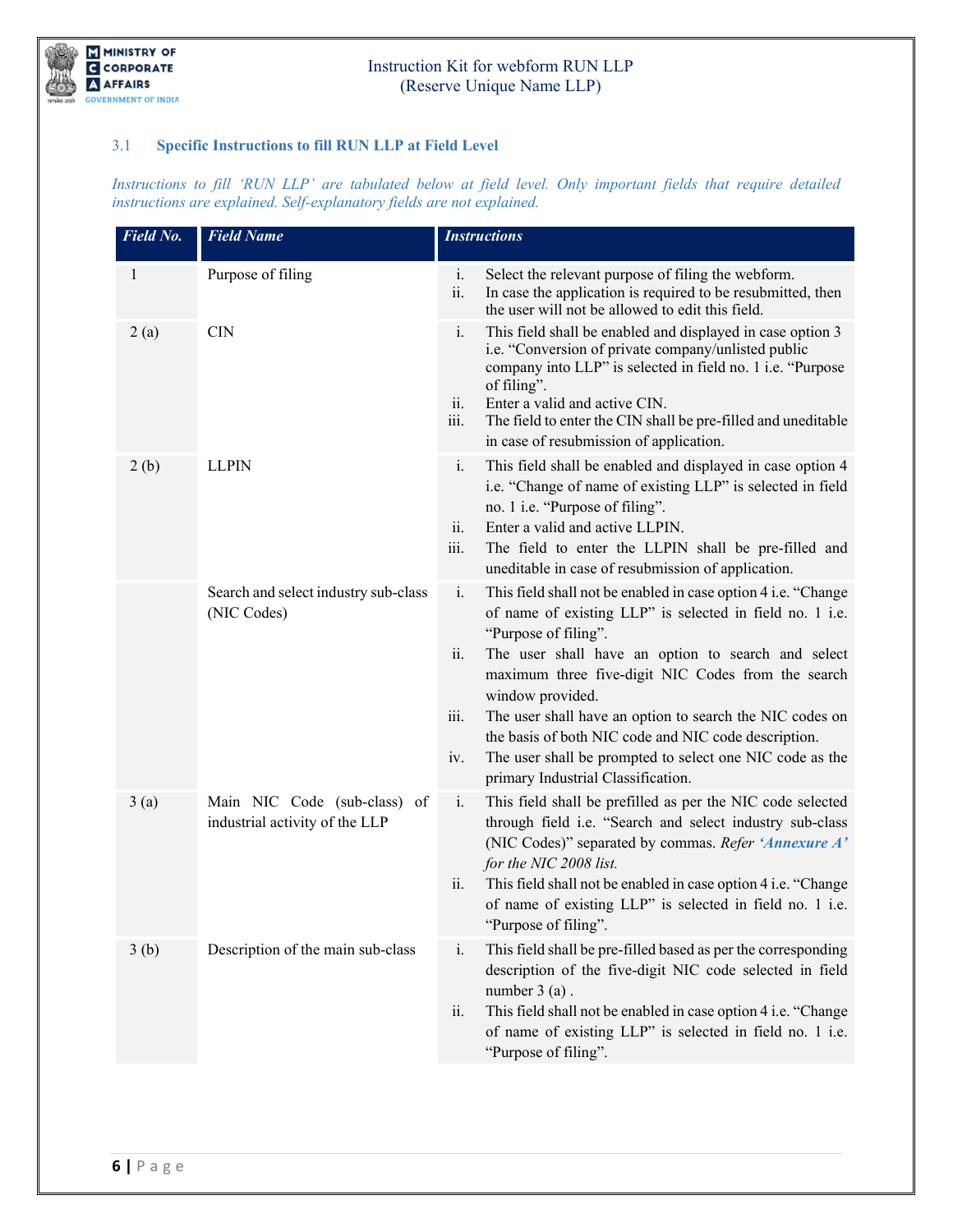

| Field No. | <b>Field Name</b>               | <b>Instructions</b>                                                                                                                                                                                                                                                                                                                                                                                                                                                     |
|-----------|---------------------------------|-------------------------------------------------------------------------------------------------------------------------------------------------------------------------------------------------------------------------------------------------------------------------------------------------------------------------------------------------------------------------------------------------------------------------------------------------------------------------|
| 4(a)      | Proposed Name 1                 | Enter the particulars of the proposed name.<br>$\mathbf{i}$ .<br>ii.<br>This is a mandatory field.<br>iii.<br>Maximum character limit for LLP name is 75 characters.<br>Refer 'Annexure B' for list of special characters to be<br>allowed in LLP name.<br>No abbreviation "PVT", "PVT." Or "(P)" shall be allowed<br>iv.<br>after the name of the LLP. No abbreviation "LTD",<br>"LTD." "Itd" "Itd." shall be allowed.<br>Non-ASCII code values are not allowed.<br>V. |
| 4(b)      | Proposed Name 2                 | Enter the particulars of the proposed name.<br>$\mathbf{i}$ .<br>This is an optional field.<br>ii.<br>iii.<br>Maximum character limit for LLP name is 75 characters.<br>Refer 'Annexure B' for list of special characters to be<br>allowed in LLP name.<br>No abbreviation "PVT", "PVT." Or "(P)" shall be allowed<br>iv.<br>after the name of the LLP. No abbreviation "LTD", "LTD."<br>"Itd" "Itd." shall be allowed.<br>Non-ASCII code values are not allowed.<br>V. |
|           | <b>Attachments:</b>             | All the attachments shall be either in pdf or .jpg format. The size<br>of each individual attachment can be up to 2MB.                                                                                                                                                                                                                                                                                                                                                  |
|           | Optional attachment(s) - if any | This field can be used to provide any other information.<br>i.<br>Please note that the user has an option to upload up to five<br>ii.<br>optional attachments.                                                                                                                                                                                                                                                                                                          |

# <span id="page-6-0"></span>3.2 **Other instructions to fill RUN LLP**

| <b>Buttons</b> | <b>Particulars</b>                                                                                                                                                                                                                                                                                                                                                                                                                                                  |  |  |
|----------------|---------------------------------------------------------------------------------------------------------------------------------------------------------------------------------------------------------------------------------------------------------------------------------------------------------------------------------------------------------------------------------------------------------------------------------------------------------------------|--|--|
| Choose File    | $\mathbf{i}$ .<br>Click the 'Choose File' button to browse and select a document that is<br>required to be attached as a supporting to the proposed name.<br>$\cdot \cdot$<br>This is an optional field.<br>11.<br>iii.<br>All the attachments should be uploaded in <i>pdf or .jpg format</i> . The total size<br>of the document being submitted can be up to 10 MB.<br>iv.<br>The user has an option to attach multiple files as attachments within the<br>form. |  |  |
| Remove         | The user has an option to remove files from the attachment section using the<br>"Remove" option provided against each attachment.                                                                                                                                                                                                                                                                                                                                   |  |  |
| Download       | The user has an option to download the attached file(s) using the "Download"<br>option provided against each attachment.                                                                                                                                                                                                                                                                                                                                            |  |  |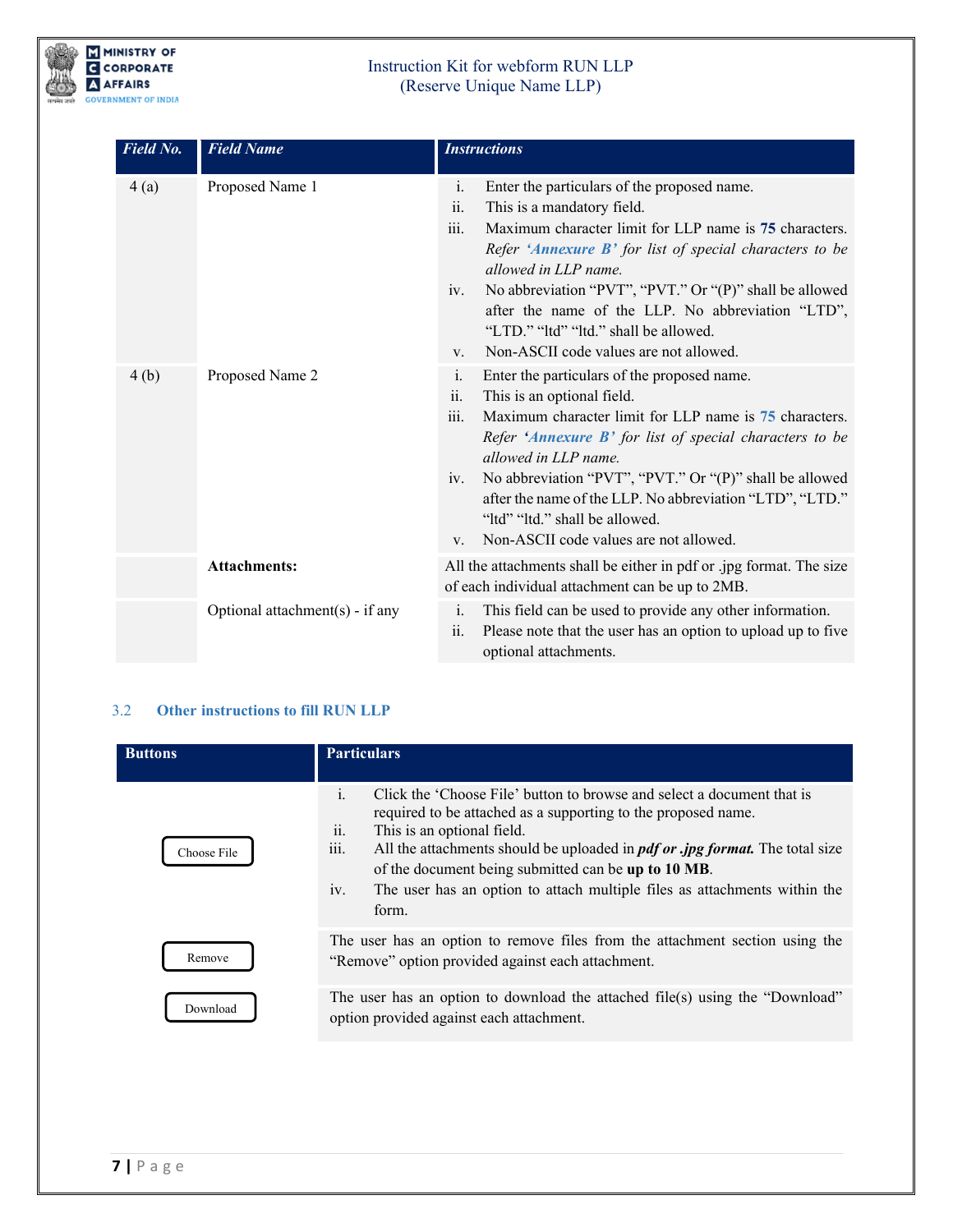

| <b>Buttons</b> | <b>Particulars</b>                                                                                                                                                                                                                                                                                                                                                                                                                                                                                                                                                                    |  |  |
|----------------|---------------------------------------------------------------------------------------------------------------------------------------------------------------------------------------------------------------------------------------------------------------------------------------------------------------------------------------------------------------------------------------------------------------------------------------------------------------------------------------------------------------------------------------------------------------------------------------|--|--|
| Auto Check     | i.<br>This is an optional field.<br>ii.<br>This button shall be enabled in case proposed name is entered in field<br>number 4 (a) i.e. "Proposed Name 1".<br>iii.<br>Click the Auto-check button after filling up the web form.<br>iv.<br>On clicking 'Auto-check' button the system verifies the application based<br>on the auto check rules and relevant alerts and error messages are displayed<br>to the user.                                                                                                                                                                   |  |  |
| Save           | i.<br>Click on Save button for saving the application in a draft form at any given<br>point in time prior to submitting the web form.<br>ii.<br>The 'Save' option will be enabled only after entering the ' <i>Proposed name</i><br>of the LLP'.<br>iii.<br>This is an optional field.<br>iv.<br>On saving the webform, all the information filled in the webform will be<br>saved and can be edited/updated till the time webform is submitted.<br>The previously saved drafts can also be accessed (at a later point in time)<br>V.<br>using the application history functionality. |  |  |
| Submit         | $\mathbf{i}$ .<br>This is a mandatory field.<br>ii.<br>When the user clicks on the submit button all the auto check rules will be<br>performed again and in case the submission of webform is restricted, then it<br>has to be filled again by the user.<br>$\dddot{\mathbf{m}}$ .<br>In case submission is allowed, the details filled in the web form will be<br>autosaved and following options in the form of radio button will be<br>provided:                                                                                                                                   |  |  |

- Submit application for name reservation
- Cancel The process will stop, and window will be closed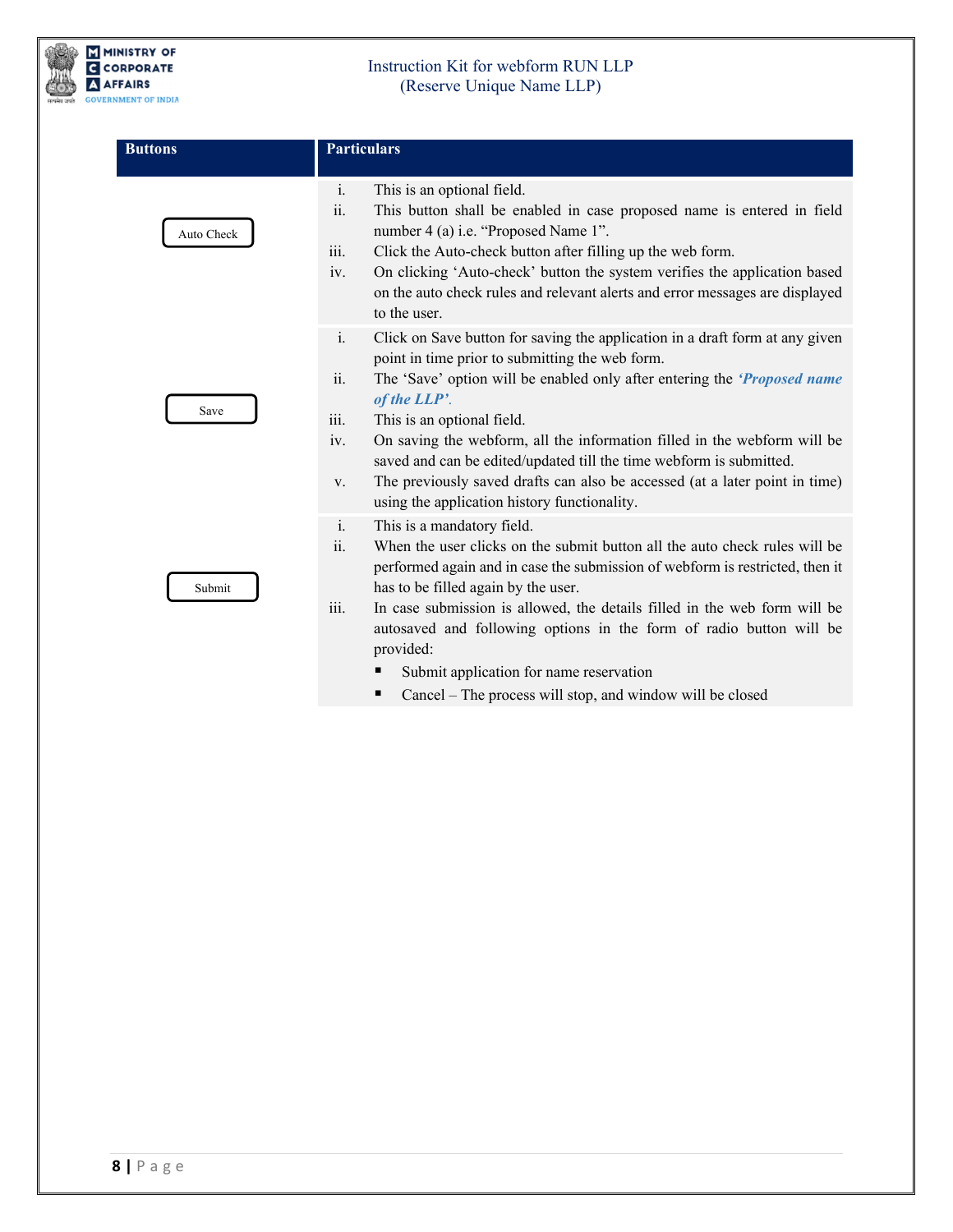

# **4 PART IV – KEY POINTS FOR SUCCESSFUL SUBMISSION**

### <span id="page-8-0"></span>4.1 Fee rules

| S# | <b>Purpose of</b><br>webform | <b>Normal Fee</b>                                                                            | <b>Additional (Delay</b><br>Fee) | <b>Logic for Additional Fees</b> |                                 |
|----|------------------------------|----------------------------------------------------------------------------------------------|----------------------------------|----------------------------------|---------------------------------|
|    |                              |                                                                                              |                                  | <b>Event Date</b>                | Time limit (days)<br>for filing |
|    | Reservation of<br>Name       | Fee specified in<br>Limited Liability<br>Partnership Rules,<br>2009 (Refer Table 1<br>below) | <b>NA</b>                        | <b>NA</b>                        | <b>NA</b>                       |

*Fee payable is subject to changes in pursuance of the Act, or any rule or regulation made, or notification issued thereunder.*

### <span id="page-8-1"></span>4.2 Limited Liability Partnership Rules, 2009

### Table 1

| S# Small LLPs/Other than Small LLPs | <b>Fee applicable (INR)</b> |
|-------------------------------------|-----------------------------|
| For Small LLPs                      | <b>INR 200</b>              |
| For Other than Small LLPs           | <b>INR 200</b>              |

Refer section  $2(1)(ta)$  of Limited Liability Partnership Act, 2008 for definition of Small LLP.

### <span id="page-8-2"></span>4.3 Processing Type

RUN LLP form shall be processed in Non-STP mode.

### <span id="page-8-3"></span>4.4 Useful links

- **1.** Link to access RUN LLP: *https://www.mca.gov.in/MinistryV2/llpformsdownload.html*
- **2.** FAQs related to e-filing: *<https://www.mca.gov.in/MinistryV2/efiling.html>*
- **3.** Payment and Fee related Services: *<https://www.mca.gov.in/MinistryV2/paymentservices.html>*

### <span id="page-8-4"></span>4.5 Rejection codes

To be provided by MCA.